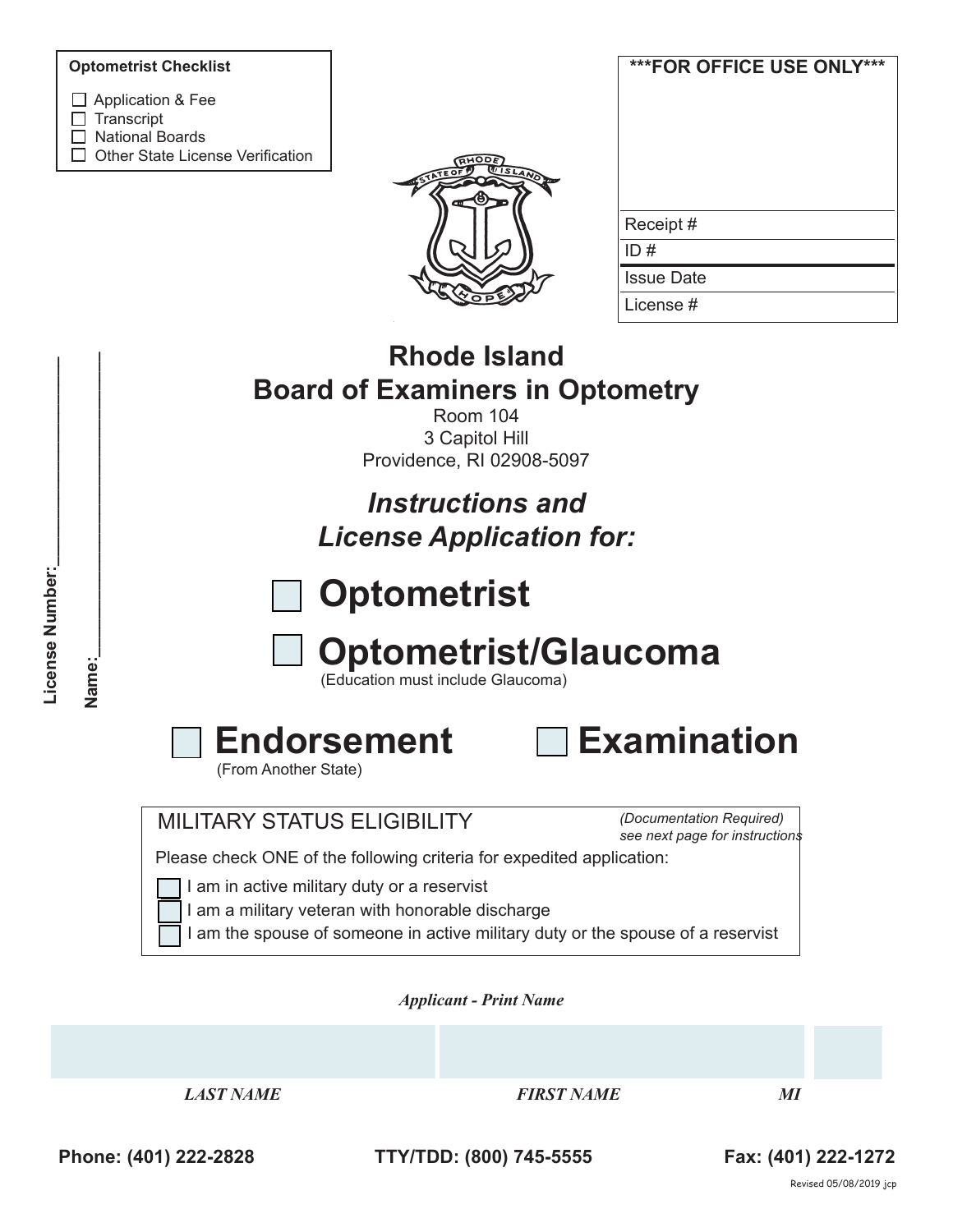# **LICENSURE REQUIREMENTS**



Completed Application with Cover Page - Applications are valid for 1 year from the day they are received at RIDOH. If you are not licensed within the year you must submit a new application.



Check or money order (preferred), made payable (in U.S. funds only) to the RI General Treasurer in the amount of **\$280.00** and attached to the upper left-hand corner of the first (Top) page of the application. THIS APPLICATION FEE IS NONREFUNDABLE.



Official transcript from the accredited college of Optometry

Results of the written National Board exam sent directly from the National Board

Satisfactorily passed the International Association of Boards of Optometry Examination in "*The Treatment and Management of Ocular Disease*" as approved by the director. (This eliminates prior to commencing clinical therapeutic training.)

If you have ever been licensed in another state, license verification(s) must be sent directly from the state(s) in which you hold or have held a license. (Reciprocity Release Form included in this application can be used for that purpose)

If applying for expedited military status you must include one of the following: Leave Earning Statement (LES), Letter from Command, Copy of Orders or DD-214 showing honorable discharge.

#### **Rhode Island Controlled Substance Registration (CSR)**



Completed Rhode Island Uniform Controlled Substances Act Registration Form (CSR) enclosed in this application to be used for that purpose.

Check or money order (preferred), made payable (in U.S. funds only) to the RI General Treasurer in the amount of **\$100.00** and attached to the upper left-hand corner of the first (Top) page of the application. THIS APPLICATION FEE IS NONREFUNDABLE.

In order to dispense, prescribe, store, or order controlled substances, **you must obtain a Rhode Island Controlled Substance Registration (CSR) and a Drug Enforcement Administration (DEA) Registration.** After you obtain your Rhode Island CSR you must apply for a federal DEA Number. That DEA number must be registered to a RI Business Address. An application for the federal DEA Number can be obtained by contacting DEA: DEA Phone Number (617) 557-2200. Web Site: http://www.deadiversion.usdoj.gov/drugreg/reg\_apps/

#### **Licensure Information**

Please visit the RIDOH website at **http://www.health.ri.gov/licenses** to Verify your license, download Rules and Regualtions/Laws for your profession, download change of address forms, other licensing forms or obtain our contact information. HEALTH will not, for any reason, accelerate the processing of one applicant at the ex pense of others.

#### **License Certificates**

RIDOH will be providing wallet license cards ONLY on issuance of licenses. If you wish to receive a license certificate, suitable for framing, please check the box below and attach a separate check in the amount of \$30.00 made payable to RI General Treasurer.



I would like to receive a license certificate. I have enclosed an additional \$30.00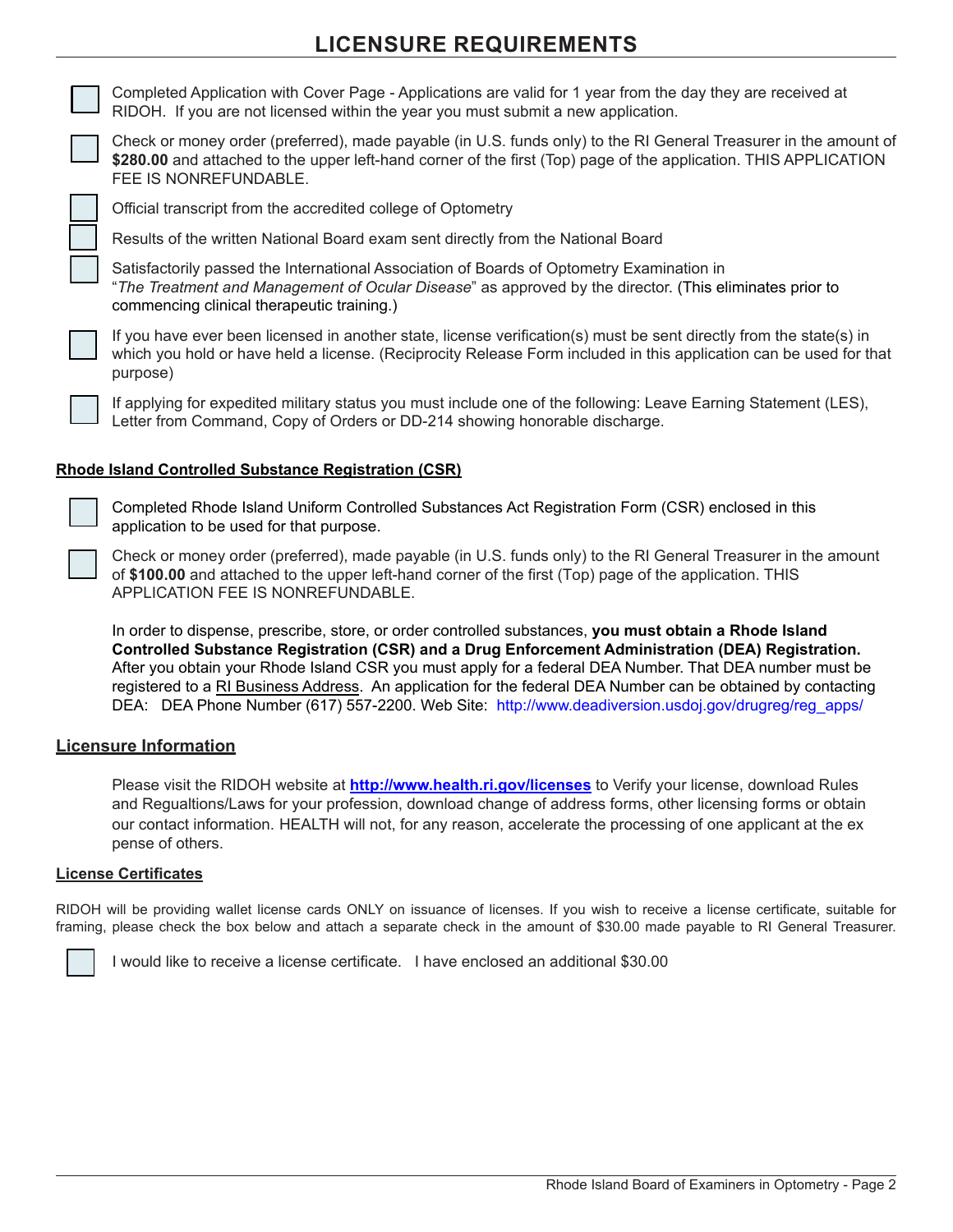

# **State of Rhode Island Board of Examiners in Optometry**

Application for License to Practice Optometry

*Refer to the Application Instructions when completing these forms. Type or block print only. Do not use felt-tip pens.*

| 1. Name(s)                                                                                               |                                                                                                                                                                                                                                                                                                                                                                                             |           |                          |
|----------------------------------------------------------------------------------------------------------|---------------------------------------------------------------------------------------------------------------------------------------------------------------------------------------------------------------------------------------------------------------------------------------------------------------------------------------------------------------------------------------------|-----------|--------------------------|
| This is the name that                                                                                    | Title (i.e., Mr., Mrs., Ms., etc.)                                                                                                                                                                                                                                                                                                                                                          |           |                          |
| will be printed on your<br>License/Permit/Cer-                                                           | <b>First Name</b>                                                                                                                                                                                                                                                                                                                                                                           |           |                          |
| tificate and reported<br>to those who inquire                                                            |                                                                                                                                                                                                                                                                                                                                                                                             |           |                          |
| about your License/<br>Permit/Certificate. Do                                                            | Middle Name                                                                                                                                                                                                                                                                                                                                                                                 |           |                          |
| not use nicknames, etc.                                                                                  |                                                                                                                                                                                                                                                                                                                                                                                             |           |                          |
|                                                                                                          | Surname, (Last Name)                                                                                                                                                                                                                                                                                                                                                                        |           |                          |
|                                                                                                          | Suffix (i.e., Jr., Sr., II, III)                                                                                                                                                                                                                                                                                                                                                            |           |                          |
|                                                                                                          |                                                                                                                                                                                                                                                                                                                                                                                             |           |                          |
|                                                                                                          | Maiden, if applicable<br>Name(s) under which originally licensed in another state, if different from above (First, Middle, Last).                                                                                                                                                                                                                                                           |           |                          |
|                                                                                                          |                                                                                                                                                                                                                                                                                                                                                                                             |           |                          |
| 2. Social Security<br><b>Number</b>                                                                      | "Pursuant to Title 5, Chapter 76, of the Rhode Island General Laws, as<br>amended, I attest that I have filed all applicable tax returns and paid all<br>U.S. Social Security Number<br>taxes owed to the State of Rhode Island, and I understand that my Social<br>Security Number (SSN) will be transmitted to the Divison of Taxation to<br>verify that no taxes are owed to the State." |           |                          |
| 3. Gender                                                                                                | Male<br>Female                                                                                                                                                                                                                                                                                                                                                                              |           |                          |
| 4. Date of Birth                                                                                         | 19                                                                                                                                                                                                                                                                                                                                                                                          |           |                          |
|                                                                                                          | Day<br>Year<br>Month                                                                                                                                                                                                                                                                                                                                                                        |           |                          |
| 5. Home<br><b>Address</b><br>It is your responsibility<br>to notify the board of all<br>address changes. | 1st Line Address (Apartment/Suite/Room Number, etc.)<br>Second Line Address (Number and Street)                                                                                                                                                                                                                                                                                             |           |                          |
|                                                                                                          | City                                                                                                                                                                                                                                                                                                                                                                                        |           | State<br>Zip Code        |
|                                                                                                          |                                                                                                                                                                                                                                                                                                                                                                                             |           |                          |
|                                                                                                          | Country, If NOT U.S.                                                                                                                                                                                                                                                                                                                                                                        |           | Postal Code, If NOT U.S. |
|                                                                                                          | Home Phone                                                                                                                                                                                                                                                                                                                                                                                  |           | Home Fax                 |
|                                                                                                          |                                                                                                                                                                                                                                                                                                                                                                                             |           |                          |
|                                                                                                          | Email Address (Format for email address is Username@domain e.g. applicant@isp.com)                                                                                                                                                                                                                                                                                                          |           |                          |
| 6. Primary<br><b>Business</b><br><b>Address</b>                                                          | Name of Business/Work Location                                                                                                                                                                                                                                                                                                                                                              |           |                          |
| It is your responsibility                                                                                | 1st Line Address (Department/Suite/Room Number, etc.)                                                                                                                                                                                                                                                                                                                                       |           |                          |
| to notify the board of all<br>address changes.                                                           | Second Line Address (Number and Street)                                                                                                                                                                                                                                                                                                                                                     |           |                          |
| This address will                                                                                        |                                                                                                                                                                                                                                                                                                                                                                                             |           |                          |
| appear on the De-<br>partment of Health                                                                  | City                                                                                                                                                                                                                                                                                                                                                                                        |           | State<br>Zip Code        |
| web site.                                                                                                | Country, If NOT U.S.                                                                                                                                                                                                                                                                                                                                                                        |           | Postal Code, If NOT U.S. |
|                                                                                                          |                                                                                                                                                                                                                                                                                                                                                                                             |           |                          |
|                                                                                                          | <b>Business Phone</b>                                                                                                                                                                                                                                                                                                                                                                       | Extension | <b>Business Fax</b>      |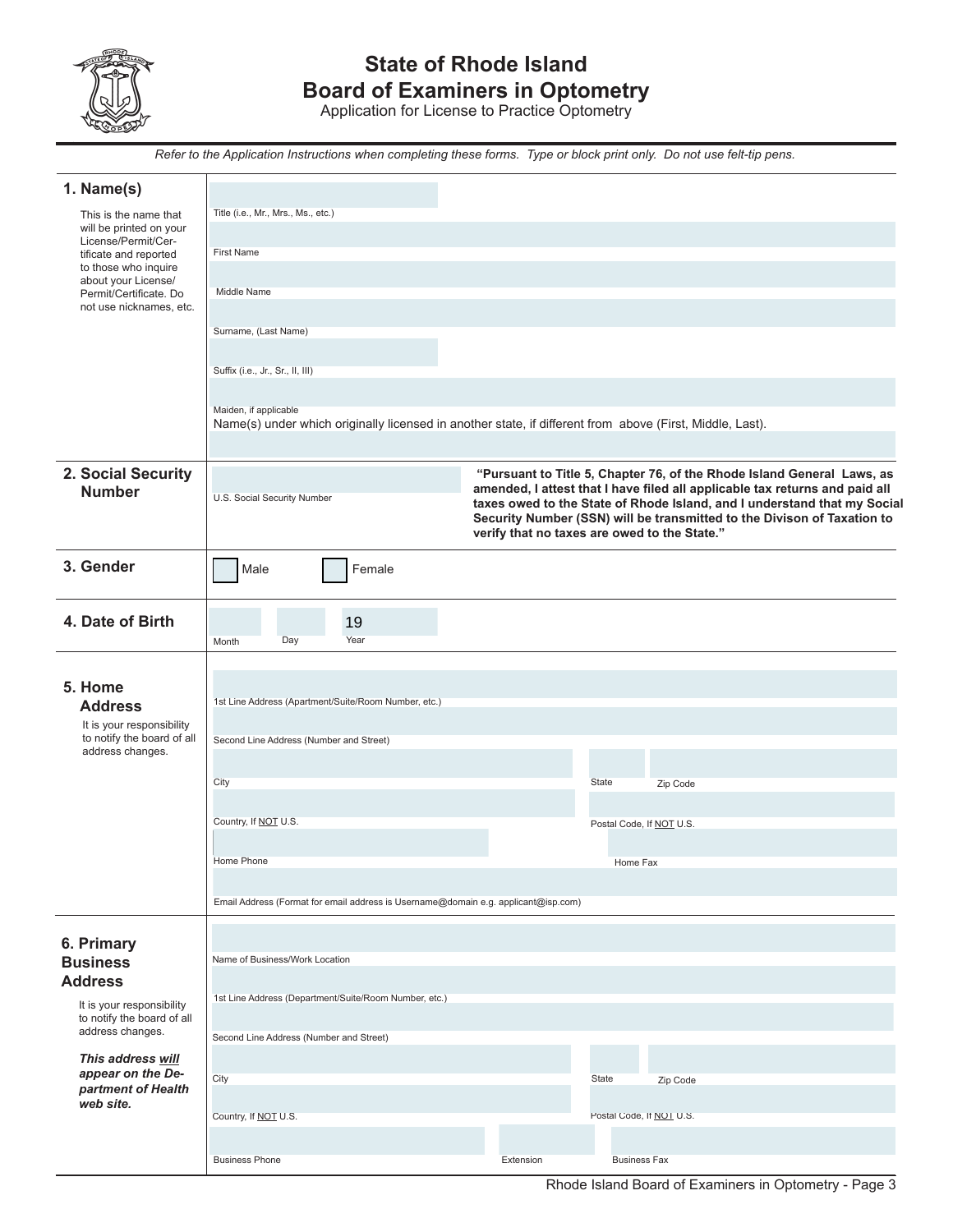| 7. Preferred<br><b>Mailing</b><br><b>Address</b><br>Please check ONE                                                            | Please use my Home Address as my preferred mailing address<br>Please use my Business Address as my preferred mailing address      |  |  |  |
|---------------------------------------------------------------------------------------------------------------------------------|-----------------------------------------------------------------------------------------------------------------------------------|--|--|--|
| 8. Practice<br><b>Information</b><br>A. Specify where in<br>this State you intend<br>to practice, and list<br>type of practice. | Location #1<br>City<br>Location #2<br>City<br>Location #3<br>City                                                                 |  |  |  |
| 9. Practice                                                                                                                     | Year<br>Year<br>Month<br>Month<br>Name and Location of Facility: NOTE: You may continue information on a separate sheet of paper. |  |  |  |
| <b>History</b>                                                                                                                  |                                                                                                                                   |  |  |  |
| Please provide your<br>practice history for                                                                                     |                                                                                                                                   |  |  |  |
| the last five (5) years.                                                                                                        |                                                                                                                                   |  |  |  |
|                                                                                                                                 |                                                                                                                                   |  |  |  |
|                                                                                                                                 |                                                                                                                                   |  |  |  |
|                                                                                                                                 |                                                                                                                                   |  |  |  |
|                                                                                                                                 |                                                                                                                                   |  |  |  |
|                                                                                                                                 |                                                                                                                                   |  |  |  |
|                                                                                                                                 |                                                                                                                                   |  |  |  |
|                                                                                                                                 |                                                                                                                                   |  |  |  |
|                                                                                                                                 |                                                                                                                                   |  |  |  |
|                                                                                                                                 |                                                                                                                                   |  |  |  |
|                                                                                                                                 |                                                                                                                                   |  |  |  |
|                                                                                                                                 |                                                                                                                                   |  |  |  |
| 10. Qualifying<br><b>Education</b>                                                                                              |                                                                                                                                   |  |  |  |
| Please list the name                                                                                                            | Type of School (University, College, etc.)                                                                                        |  |  |  |
| and information about<br>the school that you                                                                                    |                                                                                                                                   |  |  |  |
| attended that<br>qualifies you for                                                                                              | Name of School<br>Date Graduated                                                                                                  |  |  |  |
| this license.                                                                                                                   | Month<br>Year<br>Is school accredited by the Council on Optometric Education (ACOE)?<br>No<br>Yes                                 |  |  |  |
|                                                                                                                                 |                                                                                                                                   |  |  |  |
|                                                                                                                                 | Degree Conferred                                                                                                                  |  |  |  |
| 11. Other State                                                                                                                 | State/Country:<br>State/Country:                                                                                                  |  |  |  |
| <b>Licensure</b>                                                                                                                | Active<br>Inactive<br>Active<br>Inactive                                                                                          |  |  |  |
| List all states or<br>countries in which                                                                                        | Active<br>Active<br>Inactive<br>Inactive                                                                                          |  |  |  |
| you are now, or ever<br>have been licensed                                                                                      |                                                                                                                                   |  |  |  |
| to practice optom-<br>etry, or any other                                                                                        | Active<br>Active<br>Inactive<br>Inactive                                                                                          |  |  |  |
| profession.                                                                                                                     | <b>DOCUMENTATION:</b> You must send a Reciprocity Release Form to each entity.                                                    |  |  |  |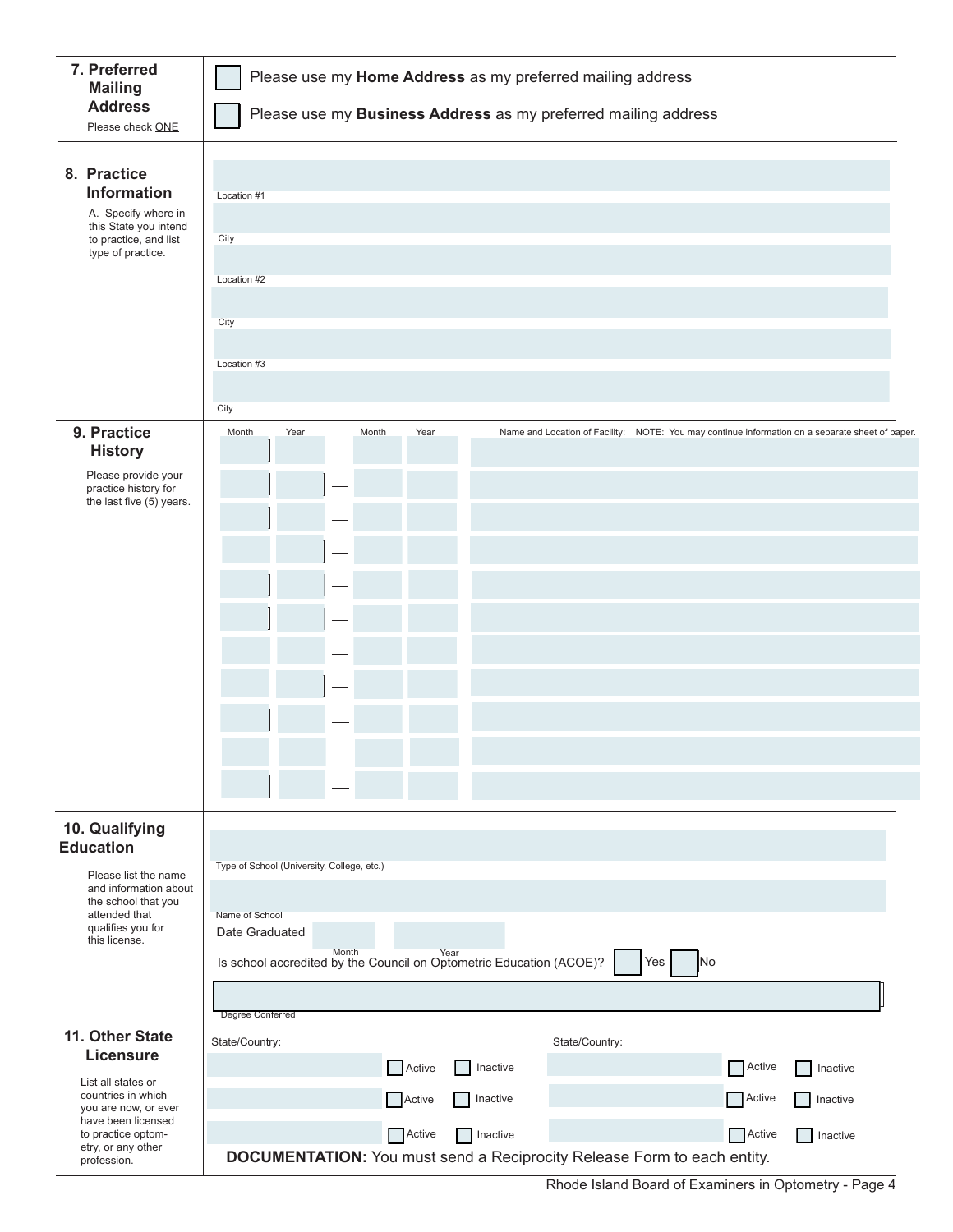| 12. Board                                                                  | Licensing Board (abbreviate) and Nature of Action                                                                                                                                                                                       | Type of Discipline:                                         |  |
|----------------------------------------------------------------------------|-----------------------------------------------------------------------------------------------------------------------------------------------------------------------------------------------------------------------------------------|-------------------------------------------------------------|--|
| <b>Discipline</b>                                                          | (e.g. TX - Professional Misconduct):<br>Month<br>Year                                                                                                                                                                                   |                                                             |  |
| List any disciplin-                                                        |                                                                                                                                                                                                                                         |                                                             |  |
| ary actions by<br>licensing boards in                                      |                                                                                                                                                                                                                                         |                                                             |  |
| other states. Please<br>describe any prior or                              |                                                                                                                                                                                                                                         |                                                             |  |
| pending Board ac-<br>tion or investigation.                                |                                                                                                                                                                                                                                         |                                                             |  |
| Please attach any<br>relevant supple-                                      |                                                                                                                                                                                                                                         |                                                             |  |
| mental materials.<br>If necessary, you                                     |                                                                                                                                                                                                                                         |                                                             |  |
| may continue on a<br>separate 8 1/2 X 11                                   |                                                                                                                                                                                                                                         |                                                             |  |
| sheet of paper.                                                            |                                                                                                                                                                                                                                         |                                                             |  |
| Check here if<br>not applicable.                                           |                                                                                                                                                                                                                                         |                                                             |  |
|                                                                            | Please describe any prior or pending Board action or investigation. Please attach any relevant supplemental materials.                                                                                                                  |                                                             |  |
| 13. Criminal                                                               | Have you ever been convicted of a violation, plead Nolo Contendere, or entered a plea bargain                                                                                                                                           |                                                             |  |
| <b>Convictions</b>                                                         | to any federal, state or local statute, regulation, or ordinance or are any formal charges pending;<br>including use of illicit substances or operating a motor vehicle while intoxicated. (Please include                              |                                                             |  |
| Respond to the ques-<br>tion at the top of the                             | any offenses which have been expunged from your record)?                                                                                                                                                                                | Yes<br>No                                                   |  |
| section, then list any<br>criminal conviction(s)<br>in the space provided. | Abbreviation of State and Conviction <sup>1</sup> (e.g. CA - Illegal Possession of a Controlled Substance):                                                                                                                             |                                                             |  |
| If necessary, you                                                          |                                                                                                                                                                                                                                         | Month<br>Year                                               |  |
| may continue on a<br>separate 8 1/2 X 11                                   |                                                                                                                                                                                                                                         |                                                             |  |
| sheet of paper.                                                            |                                                                                                                                                                                                                                         |                                                             |  |
|                                                                            |                                                                                                                                                                                                                                         |                                                             |  |
|                                                                            | <sup>1</sup> For purposes of this section, a person shall be deemed to be convicted of a crime if he/she plead guilty or if he/she was found or adjudged                                                                                |                                                             |  |
|                                                                            | guilty by a court of competent jurisdiction or has been convicted of a felony by the entry of Nolo Contendere in any state.                                                                                                             |                                                             |  |
|                                                                            |                                                                                                                                                                                                                                         |                                                             |  |
|                                                                            |                                                                                                                                                                                                                                         |                                                             |  |
|                                                                            |                                                                                                                                                                                                                                         |                                                             |  |
|                                                                            |                                                                                                                                                                                                                                         |                                                             |  |
|                                                                            |                                                                                                                                                                                                                                         |                                                             |  |
| 14. Affidavit of<br><b>Applicant</b>                                       | referred to in the foregoing application and supporting documents.                                                                                                                                                                      | being first duly sworn, depose and say that I am the person |  |
| Complete this section                                                      |                                                                                                                                                                                                                                         |                                                             |  |
| and sign.                                                                  | I hereby authorize all hospital(s), institution(s) or organizations(s), my references, personal physicians, employ-<br>ers (past and present) and all governmental agencies and instrumentalities (local, state, federal or foreign) to |                                                             |  |
| Make sure that you<br>have completed all                                   | release to the Rhode Island Board of Optometry any information which is material to my application for licensure.                                                                                                                       |                                                             |  |
| components accu-<br>rately and completely.                                 | I have read carefully both the statute and associated Regulations for the licensure of optometrists in Rhode                                                                                                                            |                                                             |  |
|                                                                            | Island. Further, I have read carefully the questions in the foregoing application and have answered them<br>completely, without reservations of any kind, and I declare under penalty of perjury that my answers and all                |                                                             |  |
|                                                                            | statements made by me herein are true and correct. Should I knowingly furnish any false information in this                                                                                                                             |                                                             |  |
|                                                                            | application, I hereby agree that such act shall constitute cause for denial, suspension or revocation of my<br>license to practice optometry in the State of Rhode Island.                                                              |                                                             |  |
|                                                                            | I understand that this is a continuing application and that I have an affirmative duty to inform the Rhode Island                                                                                                                       |                                                             |  |
|                                                                            | Board of Optometry of any change in the answers to these questions after this application and this affidavit<br>is signed.                                                                                                              |                                                             |  |
|                                                                            |                                                                                                                                                                                                                                         |                                                             |  |
|                                                                            |                                                                                                                                                                                                                                         |                                                             |  |
|                                                                            | <b>Signature of Applicant</b>                                                                                                                                                                                                           | Date of Signature (MM/DD/YY)                                |  |
|                                                                            |                                                                                                                                                                                                                                         |                                                             |  |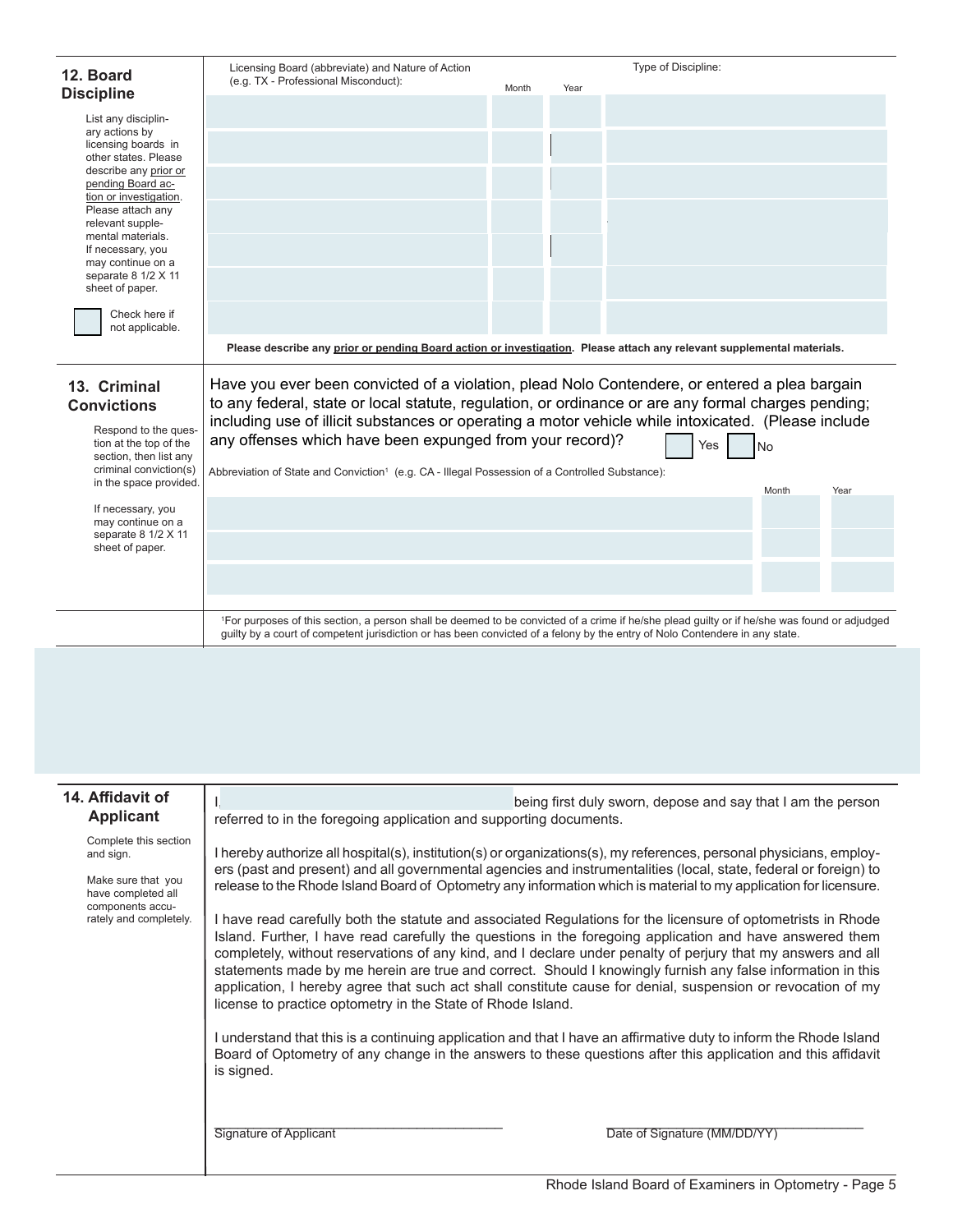

*Substitute forms are not acceptable. This form may be duplicated as needed.*

**Rhode Island Board of Examiners in Optometry** *Room 104, 3 Capitol Hill Providence, RI 02908-5097*

*(401) 222-2828*

### **RECIPROCITY RELEASE FORM**

I am applying for a license to practice optometry in the State of Rhode Island. The Rhode Island Board of Examiners in Optometry requires that the following form be completed by the jurisdiction in which I am now or was previously licensed. This constitutes your authority to release all information in your files, favorable or otherwise, directly to the Rhode Island Board of Examiners in Optometry at the above address.

Signature Date

License Number Date Issued

| THIS SECTION TO BE COMPLETED BY THE OPTOMETRY BOARD                                                                                                                                   |                                                                                                  |                         |                                        |
|---------------------------------------------------------------------------------------------------------------------------------------------------------------------------------------|--------------------------------------------------------------------------------------------------|-------------------------|----------------------------------------|
| <b>Basis for issuing License:</b>                                                                                                                                                     |                                                                                                  |                         |                                        |
| □ ACOE National Board                                                                                                                                                                 |                                                                                                  |                         |                                        |
| If a combination of exams were taken, please list the specific combination:                                                                                                           |                                                                                                  |                         |                                        |
| <b>License Status:</b><br>$\Box$ Active<br>$\Box$ Inactive<br>$\Box$ Lapsed                                                                                                           | <b>Original Date Issued:</b>                                                                     | <b>Expiration Date:</b> |                                        |
| Questions:                                                                                                                                                                            |                                                                                                  |                         |                                        |
| 1. Has this optometrist ever been investigated by your Board?                                                                                                                         |                                                                                                  | Yes<br>$\mathsf{L}$     | No<br>$\mathsf{I}$                     |
| 2. Has this optometrist incurred any disciplinary proceedings in your state, or is any action pending?                                                                                |                                                                                                  | Yes                     | No                                     |
| 3. Has the applicant's license ever been denied, surrendered, reprimanded, suspended, revoked or placed<br>on probation?                                                              |                                                                                                  | Yes                     | No                                     |
| 4. Are you aware of any information about this optometrist submitted to the National Practitioner Data Bank,<br>Yes<br>No<br>or any other information that may discredit this person? |                                                                                                  |                         |                                        |
| 5. Using the space provided below, please indicate the practice level of this license and the scope of practice of this license in your state.                                        |                                                                                                  |                         |                                        |
| If you answer "Yes" to questions 1-4, please provide a written explanation and attach a copy of all supporting documentation (e.g., Board order, com-<br>plaint, etc.).               |                                                                                                  |                         |                                        |
| <b>Certification:</b>                                                                                                                                                                 |                                                                                                  |                         |                                        |
| Signature                                                                                                                                                                             | Date                                                                                             |                         |                                        |
| Type or Print Name                                                                                                                                                                    |                                                                                                  |                         | Please Affix<br><b>Board Seal Here</b> |
| Title                                                                                                                                                                                 |                                                                                                  |                         |                                        |
| Full Name and of Licensing Board including State                                                                                                                                      |                                                                                                  |                         |                                        |
|                                                                                                                                                                                       | Please return directly to the Board at the above address. Thank you for your prompt cooperation. |                         |                                        |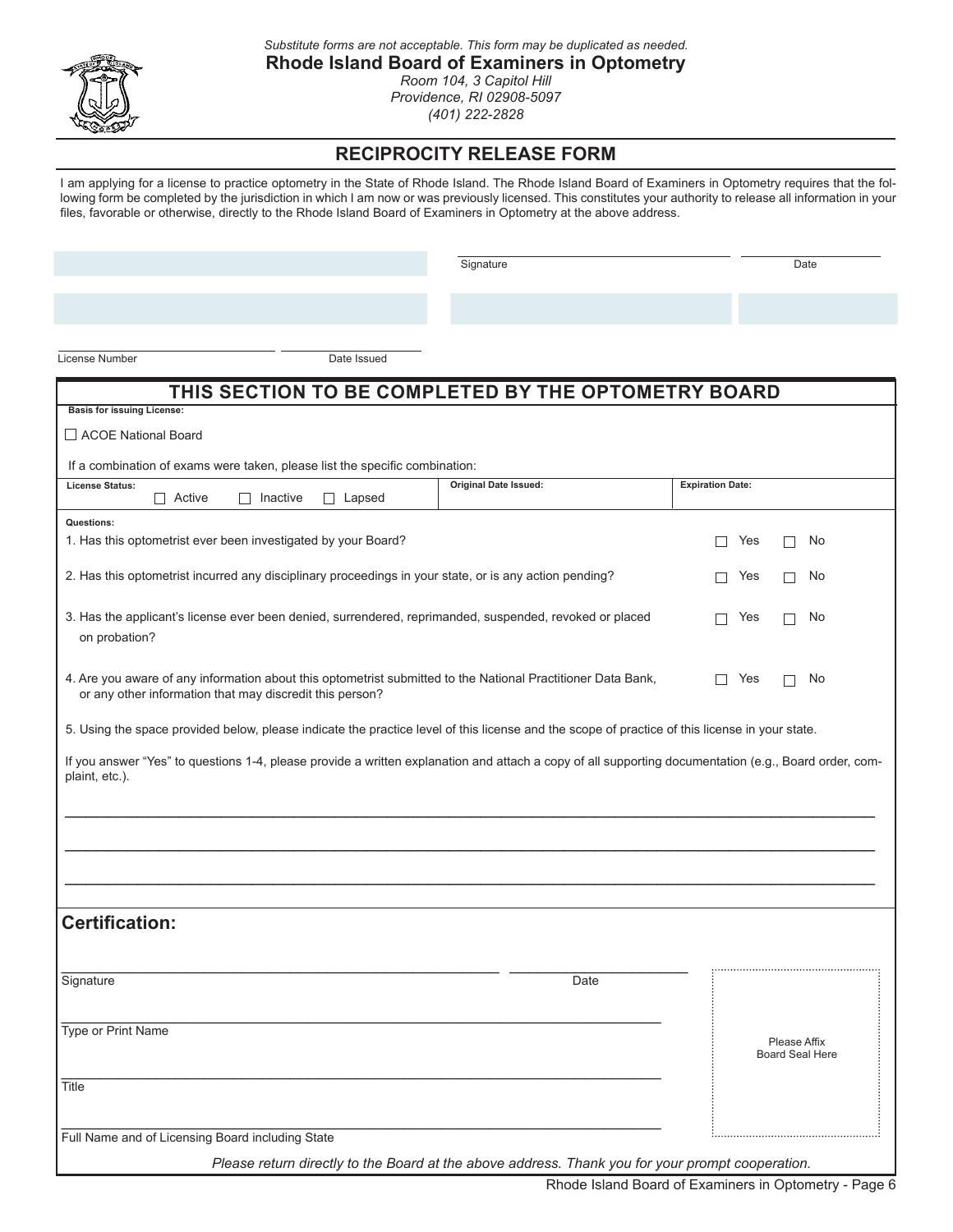| $e^{x^{10}}$ = $e^{x}$               | <b>RHODE ISLAND UNIFORM CONTROLLED</b>                                                                                                                                                                                                                                                                                                                                                                                                                                    | <b>** FOR OFFICE USE ONLY **</b>                       |
|--------------------------------------|---------------------------------------------------------------------------------------------------------------------------------------------------------------------------------------------------------------------------------------------------------------------------------------------------------------------------------------------------------------------------------------------------------------------------------------------------------------------------|--------------------------------------------------------|
|                                      | <b>SUBSTANCES ACT REGISTRATION (CSR)</b>                                                                                                                                                                                                                                                                                                                                                                                                                                  | <b>RECEIPT#</b>                                        |
| ю                                    | <b>NEW APPLICATION</b>                                                                                                                                                                                                                                                                                                                                                                                                                                                    | ID#                                                    |
|                                      | <b>CHANGE OF OWNERSHIP</b>                                                                                                                                                                                                                                                                                                                                                                                                                                                | <b>ISSUE DATE</b>                                      |
|                                      | <b>CHANGE OF LOCATION</b>                                                                                                                                                                                                                                                                                                                                                                                                                                                 | <b>LICENSE#</b>                                        |
|                                      |                                                                                                                                                                                                                                                                                                                                                                                                                                                                           |                                                        |
| 1)<br>2)                             | PLEASE TYPE OR PRINT IN UPPERCASE<br>DO NOT SEND CASH - MAIL CHECK OR MONEY ORDER, PAYABLE TO: RI GENERAL TREASURER                                                                                                                                                                                                                                                                                                                                                       |                                                        |
| 3)<br>4)                             | FEE-\$100.00<br><b>RETURN ENTIRE APPLICATION TO:</b><br><b>RI BOARD OF PHARMACY</b><br><b>ROOM 205</b><br><b>3 CAPITOL HILL</b><br><b>PROVIDENCE, RI 02908-5097</b>                                                                                                                                                                                                                                                                                                       |                                                        |
|                                      | <b>REGISTRANT NAME AND BUSINESS LOCATION ONLY:</b>                                                                                                                                                                                                                                                                                                                                                                                                                        |                                                        |
|                                      |                                                                                                                                                                                                                                                                                                                                                                                                                                                                           |                                                        |
| <b>FULL NAME</b>                     |                                                                                                                                                                                                                                                                                                                                                                                                                                                                           |                                                        |
| RHODE ISLAND BUSINESS ADDRESS        |                                                                                                                                                                                                                                                                                                                                                                                                                                                                           |                                                        |
| <b>TELEPHONE NUMBER</b>              | <b>CURRENT STATE LICENSE OR CERTIFICATION NUMBER</b>                                                                                                                                                                                                                                                                                                                                                                                                                      |                                                        |
|                                      | E-MAIL ADDRESS - (THIS WILL BE USED FOR REGISTRATION TO THE RHODE ISLAND PRESCRIPTION MONITORING PROGRAM)                                                                                                                                                                                                                                                                                                                                                                 |                                                        |
|                                      | Complete the following information to apply for a registration to prescribe, dispense, store or ship controlled substances in or into the<br>State of Rhode Island. A CSR is not required if there will be no controlled substances prescriptions prescribed, dispensed, stored or<br>shipped in or into this state. The CSR is renewed at the same time as the professional or facility license is renewed. NOTE: Please<br>read important information on the next page. |                                                        |
| <b>REGISTRATION CLASSIFICATION:</b>  | <b>BUSINESS ACTIVITY (CHECK ONE ONLY):</b>                                                                                                                                                                                                                                                                                                                                                                                                                                |                                                        |
| А.<br>Е.                             | COMMUNITY PHARMACY<br><b>B.</b><br><b>PRACTITIONER</b><br>MANUFACTURER/DISTRIBUTOR<br>C.<br>MEDICAL INSTITUTION/CLINICF.<br>TEACHING INSTITUTION G. NTP PROGRAM                                                                                                                                                                                                                                                                                                           | <b>RESEARCHER</b><br>D.<br><b>ANALYTICAL LAB</b><br>Н. |
|                                      | DRUG SCHEDULE - Check all that apply (Non-practitioners only)                                                                                                                                                                                                                                                                                                                                                                                                             |                                                        |
| SCHEDULE I<br><b>Attach Protocol</b> | SCHEDULE IV<br>SCHEDULE III<br><b>SCHEDULE II</b><br>3. I<br>2. I                                                                                                                                                                                                                                                                                                                                                                                                         | SCHEDULE V<br>5.                                       |
|                                      | DRUG ENFORCEMENT ADMINISTRATION (DEA) REGISTRATION<br>Provide DEA number if one has been issued, or check "pending" if an application is being made for the DEA Registration. A copy of<br>the DEA Registration must be provided to the BOARD within 60 days of its issuance by the DEA.                                                                                                                                                                                  |                                                        |
|                                      |                                                                                                                                                                                                                                                                                                                                                                                                                                                                           | <b>PENDING</b>                                         |
| <b>DEA NUMBER</b>                    |                                                                                                                                                                                                                                                                                                                                                                                                                                                                           |                                                        |
| А.                                   | ALL APPLICANTS MUST ANSWER THE FOLLOWING:<br>Has the applicant been convicted of, or entered a plea of nolo contendere to a violation of any state or federal law relating                                                                                                                                                                                                                                                                                                |                                                        |
|                                      | to manufacturing, distributing, possessing, prescribing, administering or dispensing of drugs presently defined as<br>controlled substances under Chapter 21-28, General Laws of Rhode Island?                                                                                                                                                                                                                                                                            | Yes<br>No                                              |
| В.                                   | Has the registration application or registration of the applicant, corporation, firm, partner, or officer of the applicant been<br>surrendered, revoked, suspended or denied under any law of the United States or of any state relating to drugs presently<br>defined as controlled substances under Chapter 21-28 of the General Laws of Rhode Island, or is such action pending?                                                                                       | No<br>Yes                                              |
|                                      | IF "A" OR "B" IS ANSWERED IN THE AFFIRMATIVE, ATTACH LETTER SETTING FORTH CIRCUMSTANCES                                                                                                                                                                                                                                                                                                                                                                                   |                                                        |
| <b>DATE</b>                          | SIGNATURE OR APPLICANT OR AUTHORIZED INDIVIDUAL                                                                                                                                                                                                                                                                                                                                                                                                                           | <b>OFFICIAL TITLE</b>                                  |